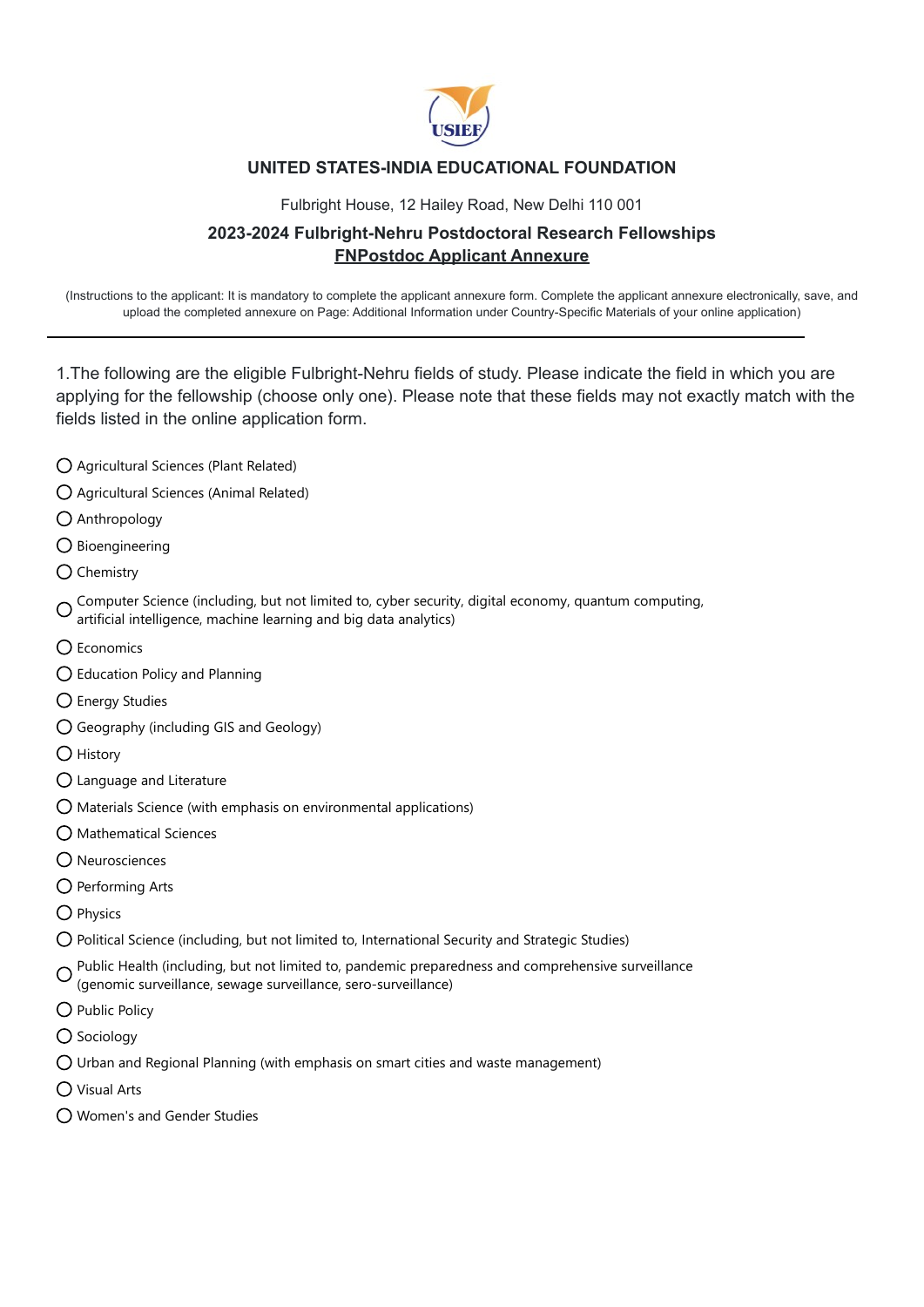2.Title of the Ph.D. dissertation/thesis:

3.Date of Ph.D. Award (mm/dd/yyyy):

4.The purpose of the Fulbright-Nehru Program is the promotion of mutual understanding among people of the U.S. and India. This involves more than academic/professional work. During your Fulbright-Nehru grant, do you anticipate becoming involved in any way with your host society beyond the scope of your immediate academic objectives? If yes, explain how. If no, why not? Please use only the space provided. Your response should not exceed 10 lines of text:

5.For employed applicants only: If employed, you should obtain the Letter of Support from Home Institution for your Fulbright-Nehru application. Please obtain the letter from the appropriate administrative authority (e.g. Vice-Chancellor/Registrar/ Principal/Director) and not the immediate supervisor or head of the department.

Candidates working under government-funded projects are also required to get endorsement from their affiliating institutions in India.

Please indicate if you have requested your employer for this Letter of Support from Home Institution (choose as appropriate):

 $\bigcap$  Yes

O No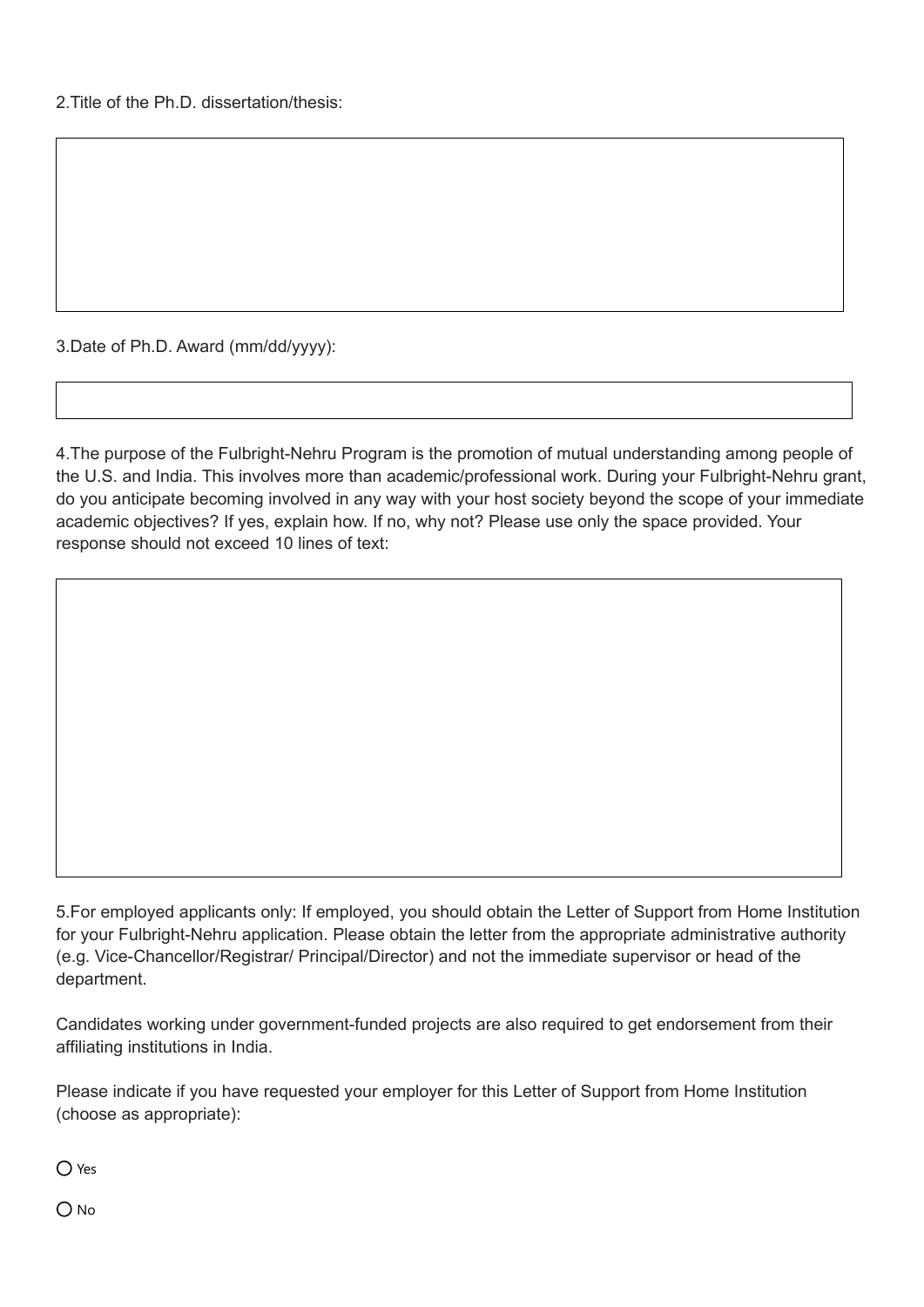If yes, please answer the following questions:

5a. Will you upload the scanned copy of the Letter of Support from Home Institution? (choose as appropriate)

 $O$  Yes

 $O$  No

5b. If you are not uploading the Letter of Support from Home Institution is your employer sending the Letter of Support from Home Institution directly to USIEF so as to reach no later than September 15, 2022 (choose as appropriate)

O Yes

 $O$  No

If you are uploading the Letter of Support from Home Institution then you must do so before you submit your online application. You cannot make any changes or upload documents once you submit your online application.

Important: Please note that if you are required to route your application through proper channel then your application will be considered ineligible without the Letter of Support from Home Institution.

 $|\mathord{\text{--}}|$ 

If no, please give reasons.

6.Grant Duration and grant dates?

6a. Specify the duration (minimum 8 months and maximum 24 months)